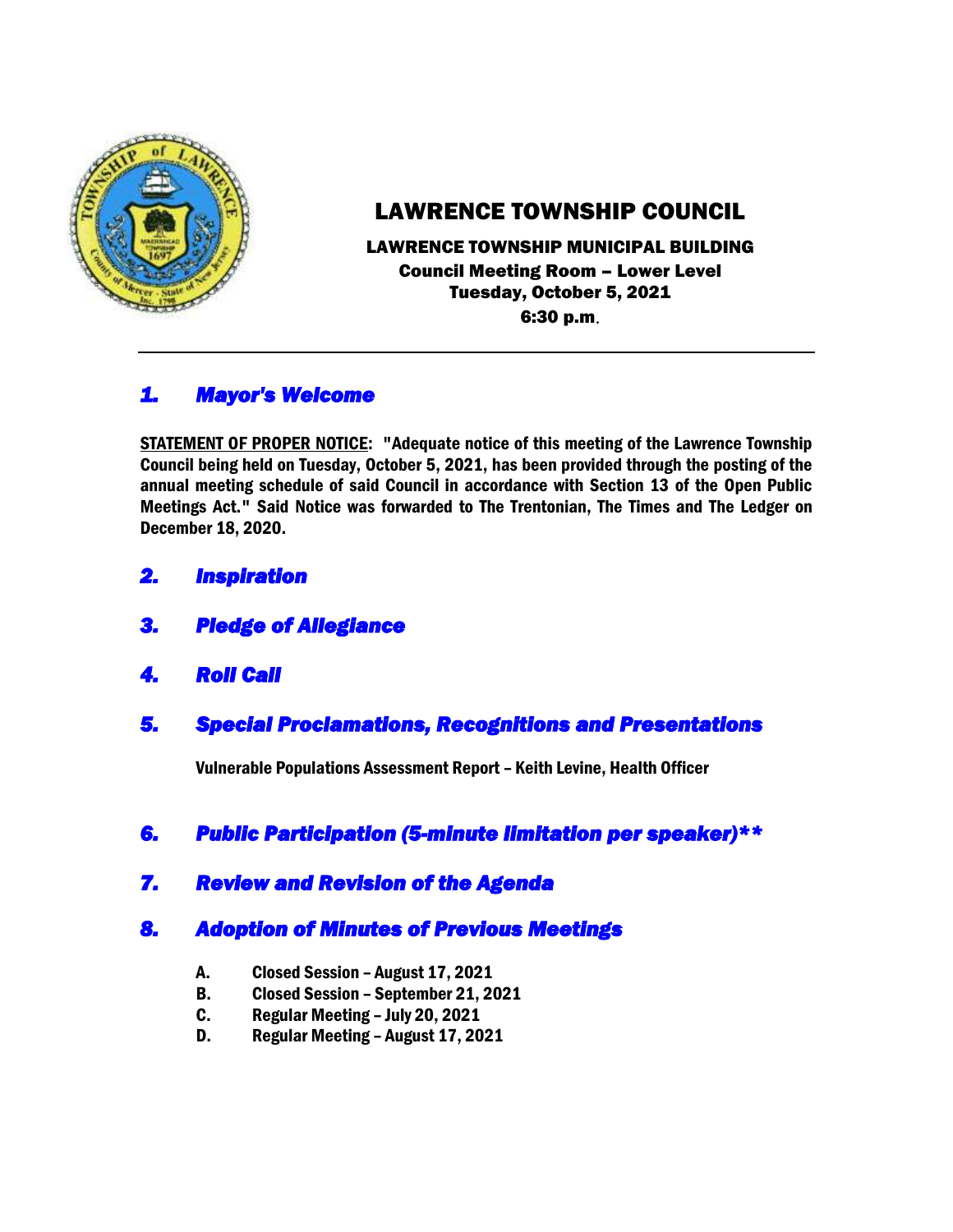## *9. Awarding and/or Rejecting of Bids\**

A. #321 Authorizing Awarding Bid for 2021 Tree Removal

### *10. Introduction of Ordinances***\*\***

### *11. Adoption of Ordinances\**

- A. Ordinance No. 2405-21 BOND ORDINANCE AMENDING BOND ORDINANCE BY THE TOWNSHIP OF LAWRENCE, COUNTY OF MERCER, STATE OF NEW JERSEY, IN ORDER TO REVISE THE DESCRIPTION OF THE IMPROVEMENT HEREIN
- B. Ordinance No. 2406-21 AN ORDINANCE TO REPEAL IN ITS ENTIRETY ORDINANCE NO. 1691-02 ENTITLED 'AN ORDINANCE AMENDING THE LAWRENCE TOWNSHIP ADMINISTRATIVE CODE TO CREATE A HUMAN RELATIONS COMMITTEE'
- C. Ordinance No. 2407-21 AN ORDINANCE AMENDING THE ADMINISTRATIVE CODE OF THE TOWNSHIP OF LAWRENCE TO CREATE THE LAWRENCE TOWNSHIP DIVERSITY, EQUITY AND INCLUSION COMMITTEE
- *12. Manager's Report*
- *13. Attorney's Report*
- *14. Clerk's Report*
- *15. Unfinished Business*
- *16. New Business*
- *17. Public Participation (3-minute limitation per speaker) \*\**
- *18. Resolutions* 
	- A. Bond Acceptance
	- B. Bond Release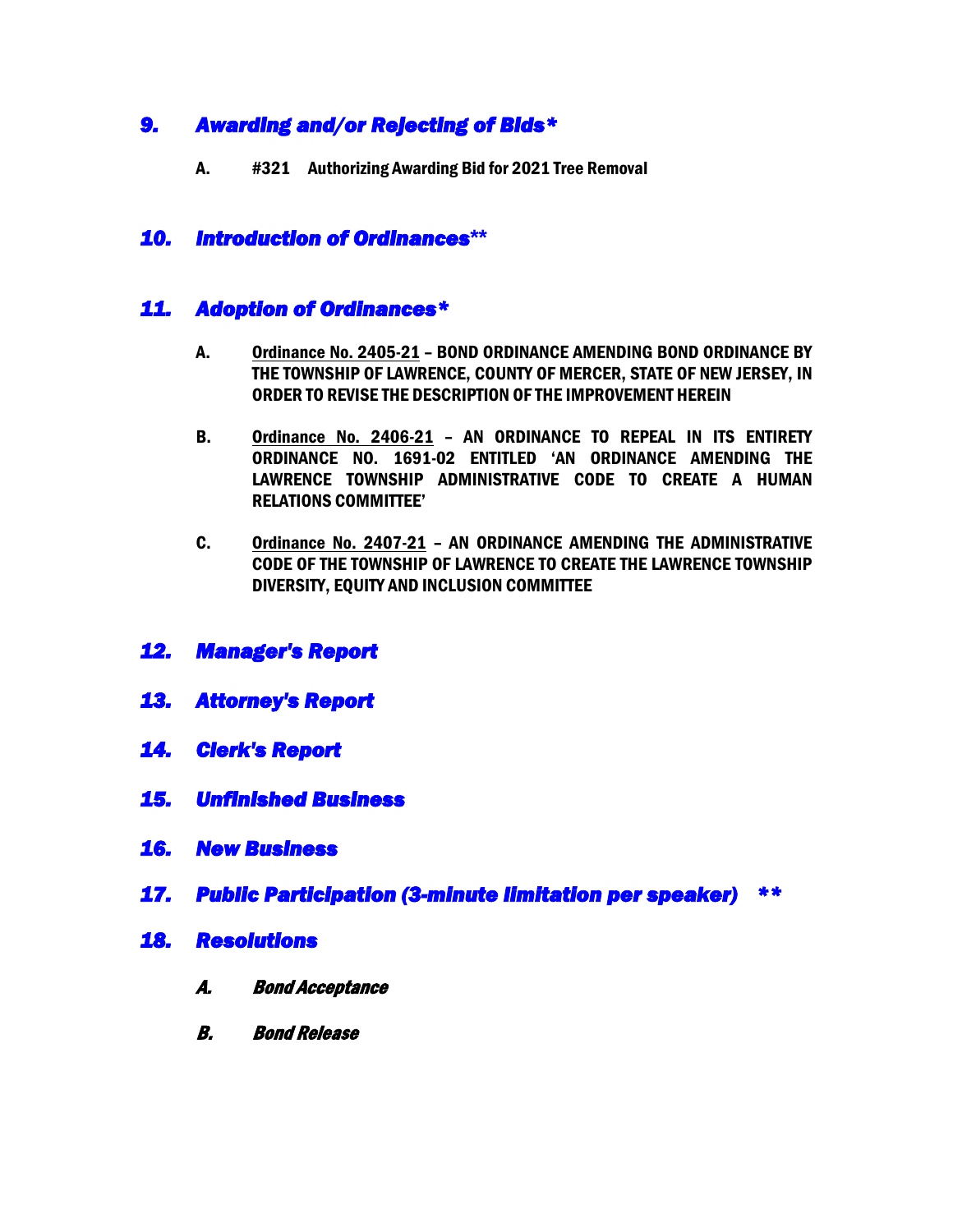#### C. Escrow Release

- 1) #318 Authorizing Release of Escrow for Kibbey, ZB-01/21
- 2) #319 Authorizing Release of Escrow for 3870 Princeton Pike, IP-12/21

#### D. Refunds

- 1) #315 Authorizing a Refund for a Tax Overpayment
- 2) #320 Authorizing a Refund of Soil Test Escrow for 64 VanKirk Road, IP-18/21

### E. Special Items of Revenue

#### F. Professional Services Agreements

 1) #308 Authorizing Amending the Professional Services Agreement for Miscellaneous Engineering Projects Inspections

#### G. Grants

- 1) #309 Authorizing the Application for a Brunswick Pike Streetscape Improvement Project Grant from the New Jersey Department of Community Affairs in the Amount of \$700,000
- 2) #313 Authorizing a Body Worn Camera Grant Application from the New Jersey Department of Law and Public Safety in the Amount of \$142,660

### H. Miscellaneous

- 1) #310 Authorizing the Sale of Township-owned Property on Alcazar Avenue
- 2) #311 Authorizing the Partial Closing of Mayflower Avenue for a Neighborhood Block Party
- 3) #312 Authorizing the Partial Closing of Winthrop Road for a Neighborhood Block Party
- 4) #314 Authorizing the Partial Closing of Craven for the Main Street Fall Arts Festival
- 5) #316 Authorizing the Mayor to sign a Right-of-Way Agreement with Cablevision Lightpath, LLC
- 6) #317 Authorizing a Change in the Credit Card Convenience Fee
- 7) #322 Authorizing a Closed Session of Council Immediately Following the Regular Meeting to Discuss Contract Negotiations

## *19. Council Initiatives & Liaison Reports*

## *20. Written Communications*